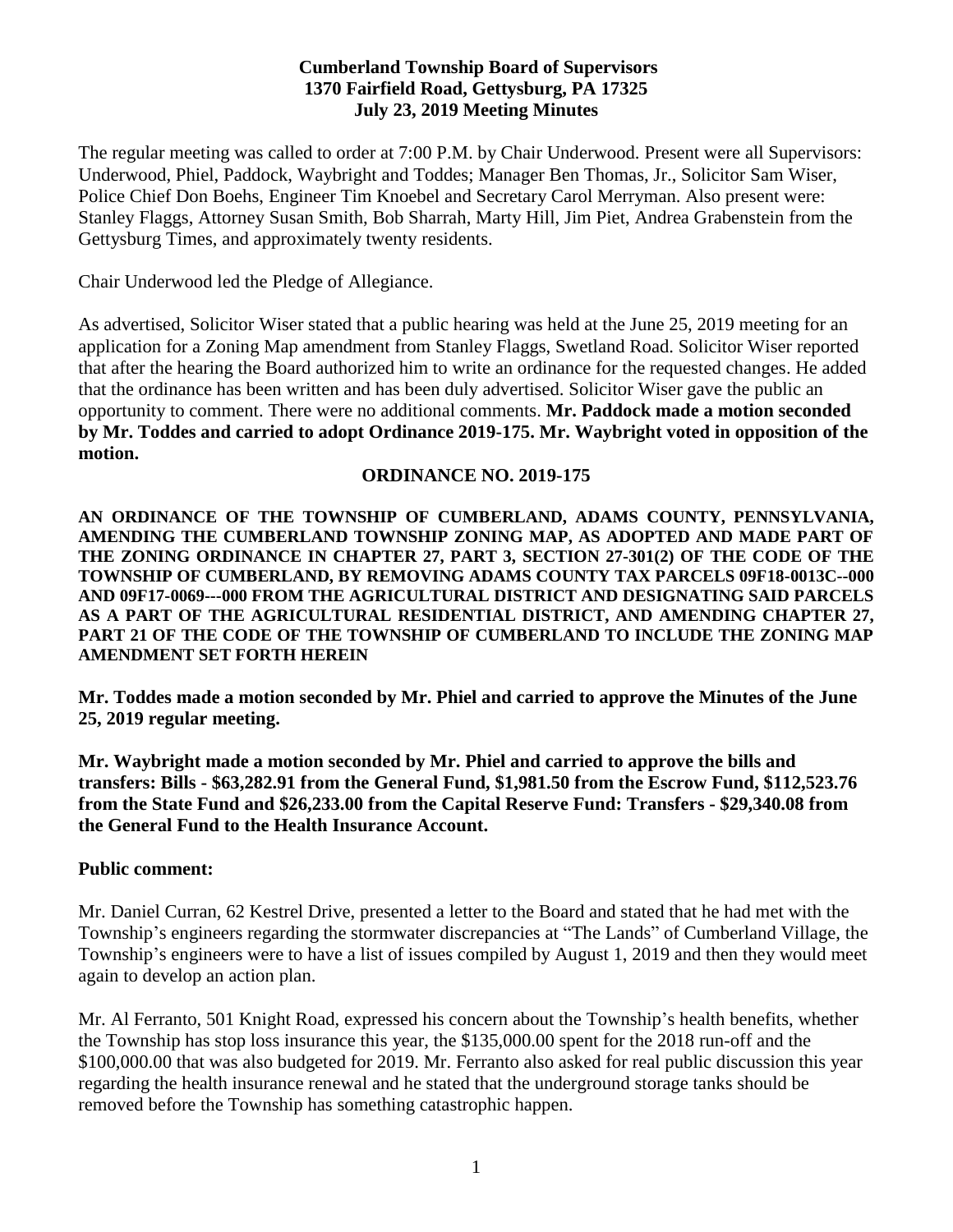Mr. Speros Marinos, 912 Baltimore Pike, thanked the Board and Police Department for the strong Police presence during Bike Week, their working with other Police agencies and asked that the zoning be updated as soon as possible.

# **Engineer/Plans:**

Mr. Knoebel reported that the Township has received a request from Sharrah Design Group, on behalf of the Gettysburg Ridge Final Land Development Plan, for an extension to their approval timeframe until October 31, 2019. Mr. Knoebel added that the plan is currently being reviewed by the Planning Commission. **Mr. Paddock made a motion to approve the request for extension for Gettysburg Ridge until October 31, 2019 seconded by Mr. Toddes and carried.**

Mr. Knoebel also reported that the Township has a similar request from Woodhaven Building and Development for an extension of 60 days for approval of Cumberland Village, Phase II, Preliminary Plan taking the timeframe for approval to October 1, 2019. Mr. Knoebel reported that they are addressing final stormwater comments. **Mr. Toddes made a motion seconded by Mr. Phiel and carried to grant the request for extension of the approval timeframe until October 1, 2019 for Cumberland Village, Phase II.** 

Mr. Knoebel reported that the Township has a Minor Land Development Plan for Cumberland Village, Phases 1A and 1C that removes the previously planned pedestrian trail. Mr. Knoebel informed the Board that plan only removes the feature (trail), not the easement. Mr. Thomas acknowledged that the Board has a copy of a letter received from The Preserves Homeowner's Association regarding the easement. Mr. Knoebel added that the Township's Planning Commission recommended approval of the plan. **Mr. Paddock made a motion to approve the Minor Land Development Plan for Cumberland Village, Phases 1A and 1C seconded by Mr. Toddes and carried.** 

Mr. Knoebel reported that the Township has a Sewage Planning Exemption for approval to be sent to Pa. DEP for the Wayne and Susan Hill Subdivision located on Knight Road. Mr. Knoebel explained that this is a subdivision of a 50-acre parcel into four residential lots all larger than 10 acres and served by a joint access drive. The sewage disposal will be on-lot systems and the Planning Exemption has been signed by the Township's Sewage Enforcement Officer. **Mr. Toddes made a motion to approve the Sewage Planning Exemption for the Wayne and Susan Hill Subdivision to be forwarded to Pa. DEP seconded by Mr. Paddock and carried.**

Solicitor Wiser reported that he is working with S & A Homes on an amended Developer's Agreement for Cannon Ridge that addresses the timeframe for completion of the roads and timely snow removal. Mr. Thomas added that it is likely that the roads in Phases 1 and 2 will be dedicated to the Township this fall and the roads in Phase 3 will remain the responsibility of S & A Homes until dedicated to the Township. **Mr. Toddes made a motion seconded by Mr. Paddock and carried to approve the provisions of the amended Developer's Agreement for Cannon Ridge as explained by Solicitor Wiser.**

Mr. Thomas explained that the Township has an application from Rod and Amy Cory, 40 Pin Oak Lane, to replace their brown shingle roof with a black metal roof and since their residence is located in the Township's Historic District, the application was reviewed and approved by the Historical Architectural Review Board (HARB) and a Certificate of Appropriateness must be approved by the Board. **Mr. Waybright made a motion to approve the Certificate of Appropriateness for Rod and Amy Corey seconded by Mr. Paddock and carried.** Mr. Speros Marinos, a member of the Township's HARB, stated that this residence is not historic in nature, the HARB had to meet for five minutes to review the application and was there any way to get around this having to happen in the future? Solicitor Wiser stated that there was not and that the ordinance is geographic in nature not specific to historic buildings.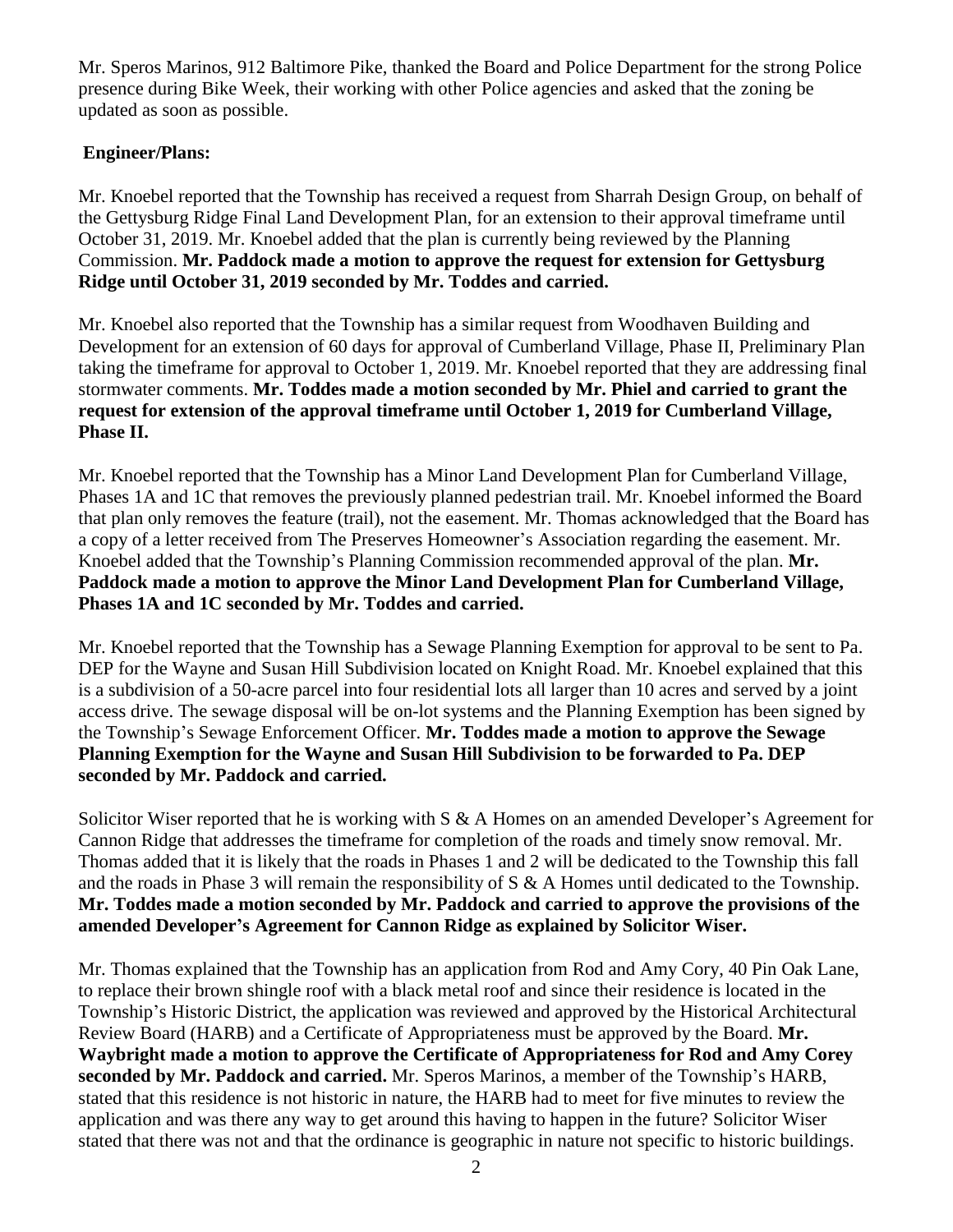**Police Report:** Police Chief Don Boehs presented a written and oral report of police activities for the month of June, 2019 including: 287 complaints - Psych/suicide-3, Disturbances-6, Assault/Harassment-10, Domestics-11, Criminal Mischief-0, Suspicious Activity-13, Thefts-0, Alarms-9, Medical Emergency-6, 911 Hang Up-4, Cruelty to Animals – 0, Wanted Person – 1, Reported Drug Activity – 1, Welfare Checks – 14, Shots Fired  $-1$ , Fraud  $-2$ , Burglary  $-0$ , Sexual assault-1, Follow-up Investigation-33, SRO Calls  $-0$ ; 74 traffic stops, 45 combined arrests, 11 traffic accidents, 32 targeted enforcements, 10,125 patrol miles and 46 walk-in complaints. He added that they assisted other agencies 16 times and they were assisted four times. There were four assists to Pa. State Police; 2 in Straban Township and 2 in Franklin Township. Police Chief Boehs reported that he had spoken to the District Attorney about the State Fireworks Law. He stated that it is extremely difficult for a Police Officer to charge someone for a violation of the law because they have to witness the person setting the fireworks off. He also reported that they looked at other charges from the Crimes Code, but there were none that would apply. Police Chief Boehs stated that there has been legislation introduced recently to place more restrictions and greater penalties in the state's Fireworks Law. Mr. Thomas suggested that residents contact their state representatives to encourage strengthening of the Fireworks Law. Discussion followed.

# **Active Business:**

Mr. Thomas reported that over the past several years there have been several residential streets ordained throughout the Township and, unfortunately, there was no authorization for the Solicitor to draft an amendment to the Stop Signs Ordinance at the time the streets were ordained. Mr. Thomas also reported that PennDOT requires traffic studies to be stamped by an engineer, he is recommending that KPI Technology and Solicitor Wiser move forward and KPI's cost for the traffic study will be \$1,250.00. Mr. Thomas added that there are probably twelve intersections that need to be done and in the future; the developer should provide the traffic studies. **Mr. Waybright made a motion seconded by Mr. Paddock and carried to authorize KPI Technology and Solicitor Wiser to move forward with updating the Stop Signs Ordinance.** 

Mr. Thomas reported that a Request for Qualification (RFQ) for Township Wide Comprehensive Zoning Review by an independent Facilitator has been prepared and the Supervisors have a copy. Mr. Thomas went over the request in detail which included a Project Overview; Facilitator's Responsibilities; Request for Qualifications; Qualifications Review; Selection Process; Submission Criteria and the disclosure of any Conflicts of Interest. Solicitor Wiser stated that he had no additional comments or edits. **Mr. Paddock made a motion to disseminate the Request for Qualification seconded by Mr. Waybright and carried.**

Mr. Thomas reported that the Township received a bill from the Pennsylvania Department of Environmental Protection, in the amount of \$500.00, for the Township's PAG-13 MS4 General Permit. This is an annual fee and it is placed on the agenda as an objection. Mr. Thomas explained that MS4 is an unfunded mandate passed down by the Federal Government and by an agreement made by the Commonwealth regarding the Chesapeake Bay and he feels there should be no fee.

**Finance Committee**: Mr. Thomas reported that the Township has two funding requests one from Barlow Fire Company, in the amount of \$23,237.78 and one from Gettysburg Fire Department, in the amount of \$54,696.92. Mr. Thomas added that the requests are in accordance with the Memorandum of Understanding, have been reviewed by the Finance Committee and the balance in the Fire Tax Fund is slightly under \$200,000.00. M**r. Phiel made a motion to approve the reimbursements to Barlow Fire Company - \$23,237.87 and to Gettysburg Fire Department - \$54,696.92 seconded by Mr. Paddock and carried.**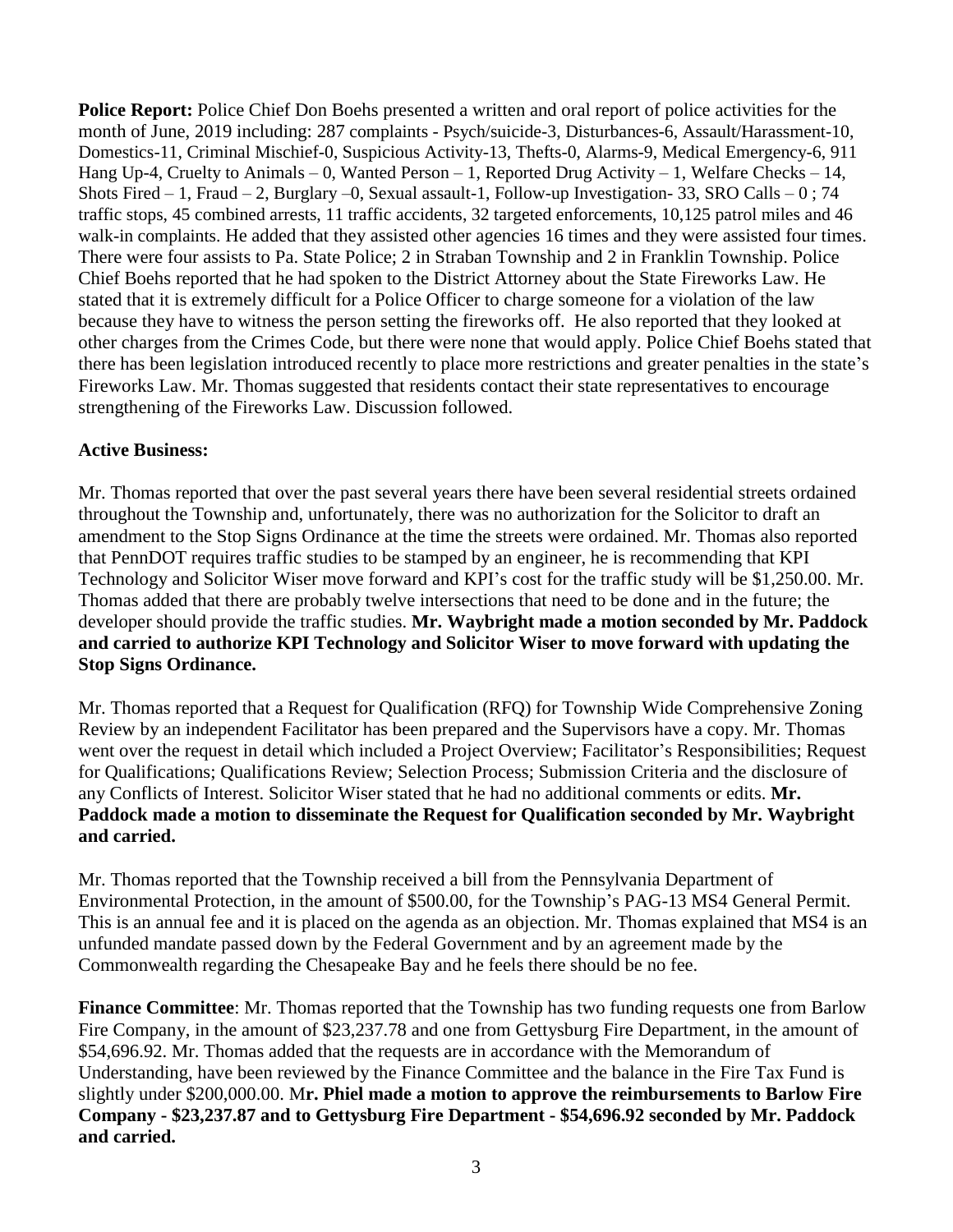Chair Underwood also reported that the Finance Committee recommends that a payment be made to the Gettysburg Area Recreation Authority (GARA), in the amount of \$9,000.00, from the Park and Rec Fund. **Mr. Phiel made a motion to approve a payment to GARA, in the amount of \$9,000.00, from the**  Park and Rec Fund seconded by Mr. Waybright and carried. Chair Underwood added that the replacement dump truck purchase for the Maintenance Department is moving along, the seal coat projects are underway, Longview paving has been completed, the other road projects should be finished before school starts, the new police vehicle is in and should be operational in a couple of months and it is the committee's hope to make an additional principal loan payment at the end of the year.

Mr. Thomas reported that he and Mr. Toddes went back to C. S. Davidson, Inc. to get the building renovation plan downsized because the cost of the full renovation came in too high. He stated that the scaled down recommendations are a bump-out to the front with a public-access handicapped restroom, an add-alternate bid to continue the full length of the front of the building, a bump-out to block off the back corner of the building to give the Police Department more space, general remodeling and security. Mr. Thomas added that nothing will be done to the current garage. Mr. Thomas asked the Board to authorize the staff to get maintenance prices on the office area including: painting, flooring, lighting and bathroom upgrades. Mr. Thomas also requested that the Board authorize the staff to get estimated costs for the additions to the building through the Keystone Purchasing Network or Design/Build and work with the USDA to see if the Township is eligible for any small grants. Mr. Thomas reported that the Township does have the large signs that will direct people to the Police Department and they will be mounted soon. He added that the addition will make the Police Department entrance more visible. **Chair Underwood made a motion to authorize Administration to seek local contractors and get prices for the maintenance of the existing facility that needs to be updated. The motion was seconded by Mr. Waybright and carried. Mr. Toddes made a motion to get quotes from C. S. Davidson, Inc. and Architect Gary Shaffer for the building additions seconded by Mr. Paddock and carried.**

**Solicitor:** Solicitor Wiser requested a brief Executive Session on a contractual matter.

# **Committee Reports and comments from Board Members:**

**Public Safety** – Chair Underwood reported that they are receiving questions from Greenmount Fire Company and compliments on how the Re-enactment and Bike Week were handled by the Police Department. Chair Underwood thanked everyone in the Police Department for this.

**Parks and Recreation –** Mr. Toddes reported that the Rec Park uses prisoners on work release for keeping the park cleaned up and use of the fields and the buildings are up. HBO is using the Rec Park for the movie they are filming.

**CTA** – Mr. Toddes reported that the paving at the north plant has been finished; the cameras have been received so the staff can camera the pipes; a new trailer was ordered and they are working on budgeting for a new Act 537 Plan to be done in 2020. Mr. Waybright reported that they have been hauling biosolids to his farm.

**COG** – Chair Underwood reported that the August meeting will be the 10<sup>th</sup> Anniversary of the COG and there will be a celebration in recognition of those who helped found it.

# **Personnel, Highway, Planning and Zoning, Building and Grounds, Economic Development and CT411 –** No reports.

Mr. Thomas commended the office staff for their daily contacts with residents and the Maintenance Department for their cooperation working with other municipalities and the amount of money that it saves the Township. Mr. Thomas also reported that the Township received a complaint about the former Country Club property and he publicly thanked the National Park Service because mowing began there